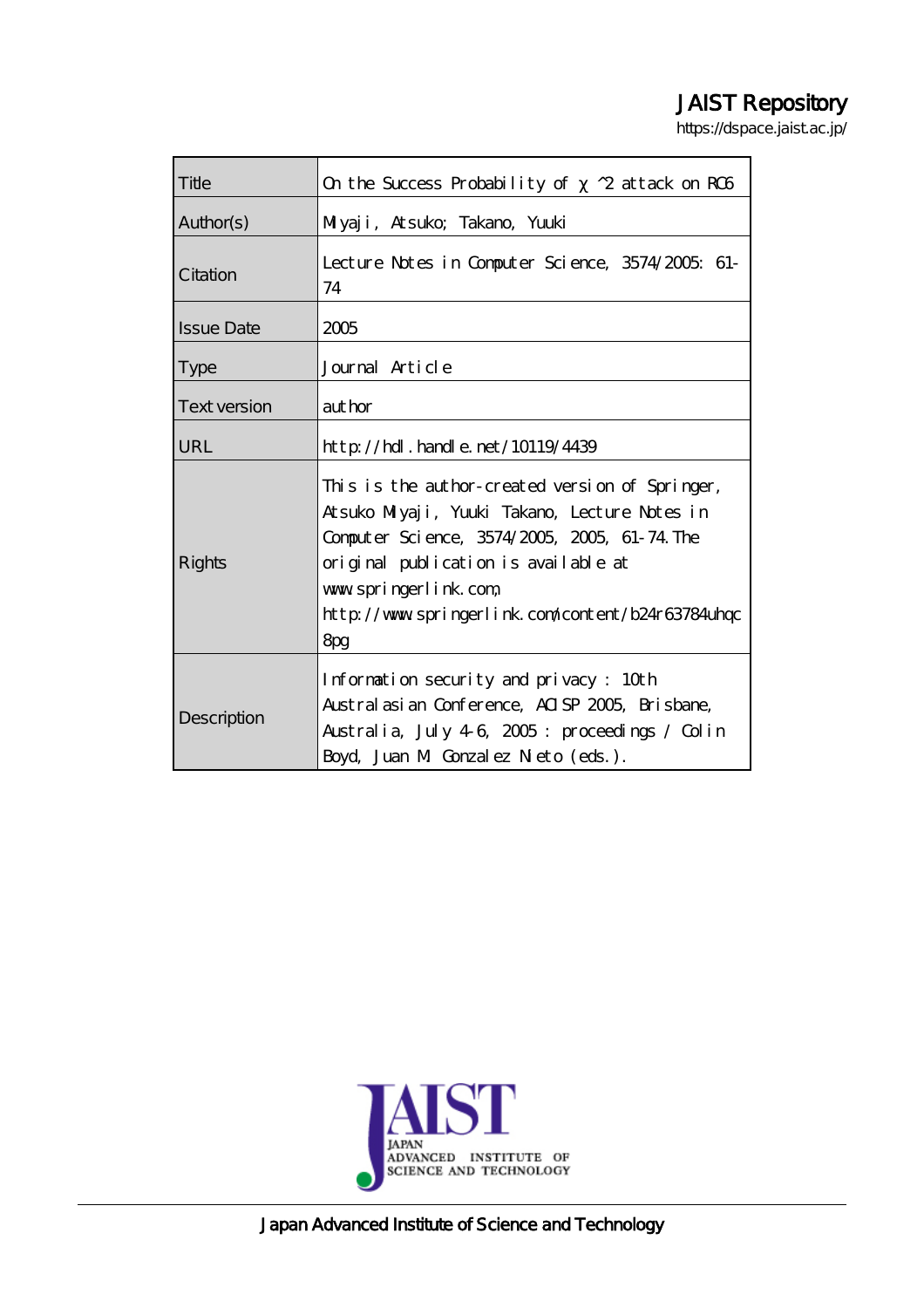## **On the Success Probability of**  $\chi^2$ **-attack on RC6**

Atsuko Miyaji\* and Yuuki Takano

Japan Advanced Institute of Science and Technology. {miyaji, ytakano}@jaist.ac.jp

**Abstract.** Knudsen and Meier applied the  $\chi^2$ -attack to RC6. The  $\chi^2$ -attack can be used for both distinguishing attacks and key recovery attacks. Up to the present, the success probability of key recovery attack in any  $\chi^2$ attack has not been evaluated theoretically without any assumption of experimental results. In this paper, we discuss the success probability of key recovery attack in  $\chi^2$ -attack and give the theorem that evaluates the success probability of a key recovery attack without any assumption of experimental approximation, for the first time. We make sure the accuracy of our theorem by demonstrating it on both 4-round RC6 without post-whitening and 4-round RC6-8. We also evaluate the security of RC6 theoretically and show that a variant of the  $\chi^2$ -attack is faster than an exhaustive key search for the 192-bit-key and 256-bit-key RC6 with up to 16 rounds. As a result, we succeed in answering such an open question that a variant of the  $\chi^2$ -attack can be used to attack RC6 with 16 or more rounds.

**Keywords** : block cipher, RC6,  $\chi^2$  attack, statistical analysis

#### **1 Introduction**

The  $\chi^2$ -attack makes use of correlations between input (plaintext) and output (ciphertext) measured by the  $\chi^2$ -test. The  $\chi^2$ -attack was originally proposed by Vaudenay as an attack on the Data Encryption Standard (DES) [14], and Handschuh *et al.* applied that to SEAL [4]. The  $\chi^2$ -attack is used for both distinguishing attacks and key recovery attacks. Distinguishing attacks have only to handle plaintexts in such a way that the  $\chi^2$ -value of a part of ciphertexts becomes significantly a high value. On the other hand, key recovery attacks have to rule out all wrong keys, and single out exactly a correct key by using the  $\chi^2$ -value. Therefore, key recovery attacks often require more work and memory than distinguishing attacks.

RC6 is a 128-bit block cipher and supports keys of 128, 192, and 256 bits [12]. RC6-*w*/*r*/*b* means that four *w*-bit-word plaintexts are encrypted with *r*rounds by *b*-byte keys. In [3, 8], the  $\chi^2$ -attacks were applied to RC6. They focused on the fact that a specific rotation in RC6 causes the correlations between input and output, and estimated their key recovery attack directly from results of a distinguishing attack [8]. The  $\chi^2$ -attacks to a simplified variant of RC6 such as RC6 without pre-

<sup>\*</sup> Supported by Inamori Foundation.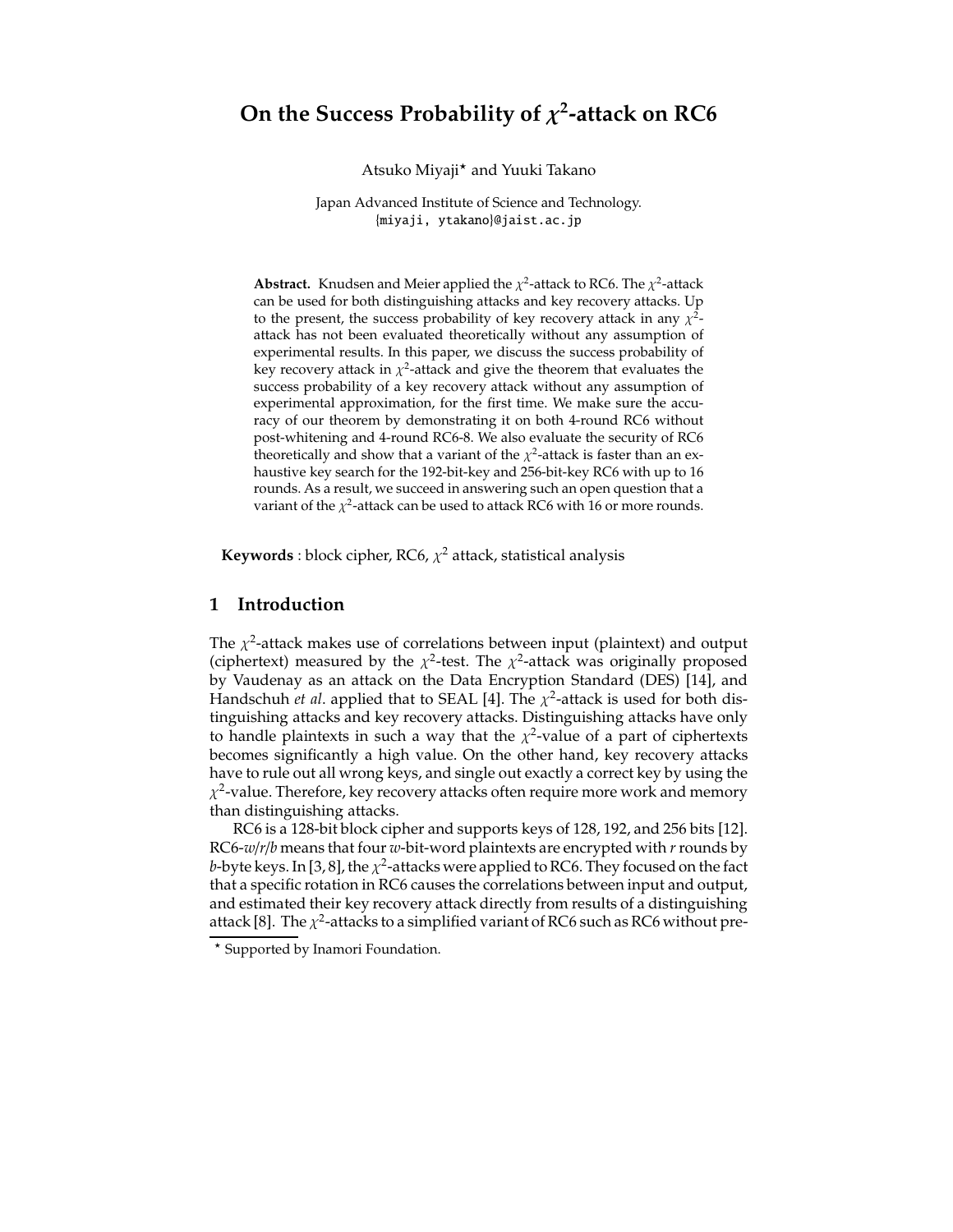or post-whitening or RC6 without only post-whitening are further improved in [11] or [5], respectively. We may note that key recovery attacks in [11,5] differ from that in [8]: The variance of  $\chi^2$ -value is taken into account to recover a key in [11, 5] but not in [8]. They also pointed out the significant difference between the distinguishing attack and the key recovery attack: The distinguishing attack succeeds if and only if it outputs high  $\chi^2$ -value, but the key recovery attack does not necessarily succeed even if it outputs high  $\chi^2$ -value. In fact, their key recovery attack can recover a correct key in the high probability with a rather lower  $\chi^2$ -value. This indicates that the security against the key recovery attack cannot be estimated directly from that against the distinguishing attack. Table 1 summarizes the previous results on RC6.

| Attack                                      | Target RC6                    | Rounds #Texts   |                     |
|---------------------------------------------|-------------------------------|-----------------|---------------------|
| Linear Attack [1]                           | RC6                           | 16              | $2^{119}$           |
| Multiple Linear Attack [15] 192-bit-key RC6 |                               | $14^{1}$        | 2119.68             |
| $\chi^2$ Attack [8]                         | 128-bit-key RC6               | 12              | $2^{94}$            |
|                                             | 192-bit-key RC6               | 14              | $7^{108}$           |
|                                             | 256-bit-key RC6               | $\overline{15}$ | $2^{119}$           |
| $\chi^2$ Attack [11]                        | 128-bit key RC6W <sup>2</sup> | 17              | $2^{123.9}$         |
| $\chi^2$ Attack [5]                         | 128-bit key RC6P <sup>3</sup> | 16              | 2117.84             |
| $\overline{\mathrm{O}}$ ur result           | 192-bit-key RC6               | 16              | $2^{127.20}$        |
|                                             | 256-bit-key RC6               | 16              | 2 <sup>127.20</sup> |

**Table 1.** Attacks on RC6

1: A weak key of 18-round RC6 with 256-bit key can be recovered by 2126.<sup>936</sup> plaintexts with the probability of about  $1/2^{90}$ .

2: RC6W means RC6 without pre- or post-whitening.

3: RC6P means RC6 without post-whitening.

Theoretical analysis on  $\chi^2$ -attack has been done by [16, 10]. In [16], the average of  $\chi^2$ -value based on the distinguishing attack [8] on RC6 is theoretically computed, which enables to compute the necessary number of plaintexts for the  $\chi^2$ -value with a certain level. As a result, the necessary number of plaintexts for distinguishing attacks can be estimated theoretically in each round. However, this cannot evaluate the success probability of key recovery attacks directly since there is the significant difference between the distinguishing attack and the key recovery attack as mentioned above. On the other hand, theoretical difference between a distinguishing attack and a key recovery attack on RC6 without post-whitening [5] has been discussed in [10]. They make use of the idea of the theoretical and experimental complexity analysis on the linear cryptanalysis [6, 13] to fit it in the theoretical and experimental complexity analysis on the  $\chi^2$ attack. They also present the theorem to compute the success probability of key recovery attacks by using the results of distinguishing attack, and, thus, they can succeed to estimate the security against key recovery attack on RC6 with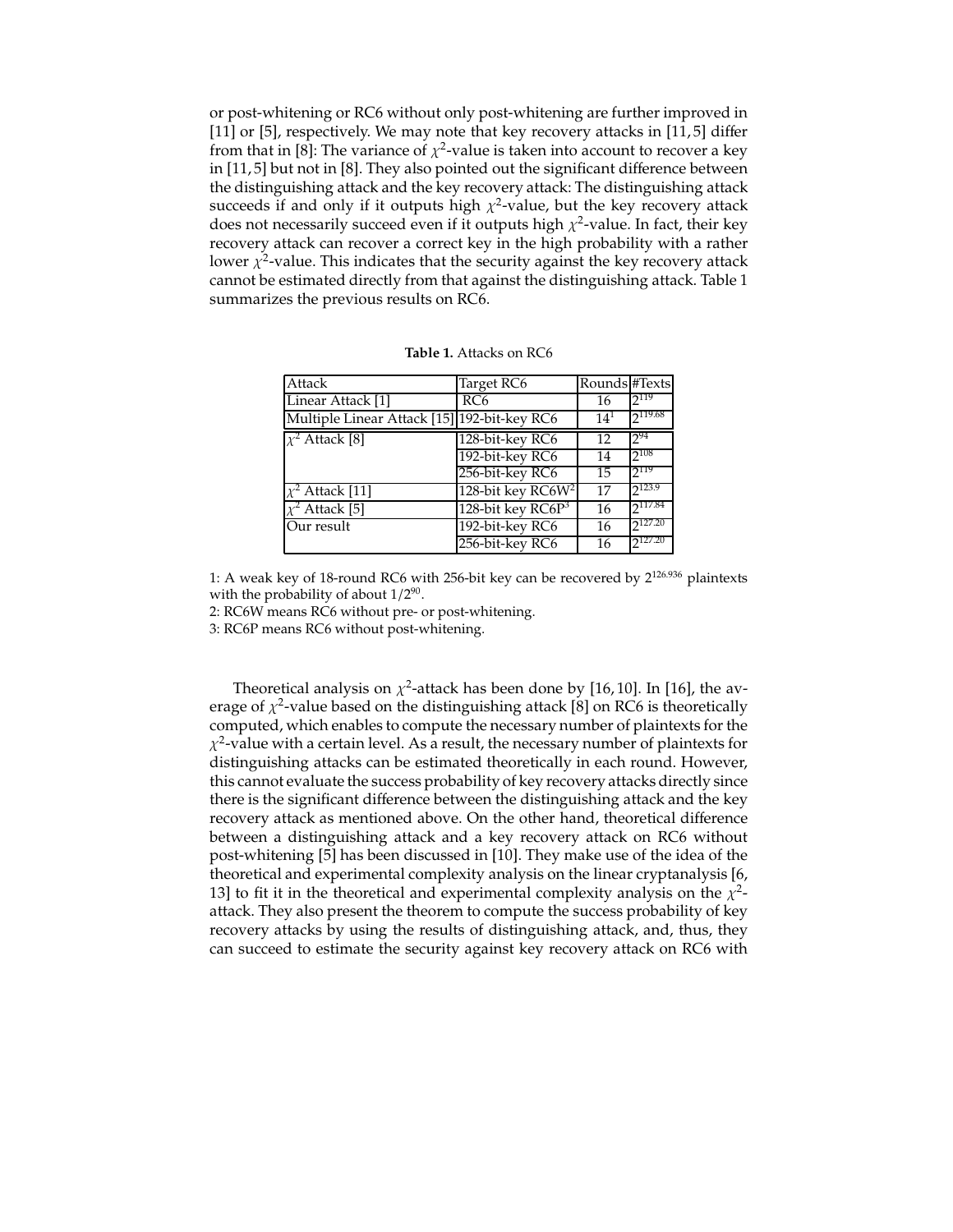rather less work and memory. However, their estimation requires experimental results of distinguishing attacks. Up to the present, the success probability of key recovery attack in  $\chi^2$ -attack has not been evaluated theoretically without any assumption of experimental results.

In this paper, we investigate the success probability of key recovery attack in  $\chi^2$ -attack, for the first time, and give the theorem that evaluates the success probability of a key recovery attack without any experimental result. First we deal with a key recovery attack on RC6 without post-whitening [5] and give the theorem that evaluates the success probability theoretically. We make sure the accuracy of our theorem by comparing our approximation with the experimental results [5]. With our theory, we also confirm that 16-round 128-bit-key RC6 without post-whitening can be broken, which reflects the experimental approximation [5]. Then we improve the key recovery attack to work on RC6 itself. The primitive extension to RC6 are shown in [5], but it does not seem to work. We give the theorem that evaluates the success probability of the key recovery attack on RC6 theoretically. We also demonstrate our theorem on 4-round RC6-8 and make sure the accuracy by comparing our approximation with the experimental results. With our theory, we confirm that 16-round 192-bit-key and 256-bit key RC6 can be broken. As a result, we can answer the open question of [8], that is, whether  $\chi^2$ -attack can be used to attack RC6 with 16 or more rounds.

This paper is organized as follows. Section 2 summarizes the notation, RC6 algorithms, the  $\chi^2$ -test, and statistical facts used in this paper. Section 3 reviews the  $\chi^2$ -attack against RC6 without post-whitening and the theoretical relation between a distinguishing attack and a key recovery attack. Section 4 presents the theorem of success probability of key recovery attacks on RC6 without postwhitening and investigates the accuracy by comparing the approximations of success probability to 4-round RC6 without post-whitening with implemented results. Section 5 improves the key ercovery algorithm on RC6 without postwhitening to that on RC6 and presents the theorem of success probability of the key recovery attacks on RC6. We investigate the accuracy by demonstrating the key recovery algorithm on RC6-8. We also discuss the applicable round of key recovery attack. A conclusion is given in Section 6.

## **2 Preliminary**

We summarize the  $\chi^2$ -test, statistical facts, and RC6 algorithms[12], used in this paper.

#### **2.1 Statistical Facts**

We make use of the  $\chi^2$ -statistics [9] to distinguish a distribution with an unknown probability distribution **p** from an expected distribution with a probability distribution  $\pi$ . Let  $X = X_0, ..., X_{n-1}$  be a sequence of  $\forall X_i \in \{a_0, ..., a_{m-1}\}\$ with unknown probability distribution  $\boldsymbol{p}$ , and  $N_{a_j}(X)$  be the number of  $X$  which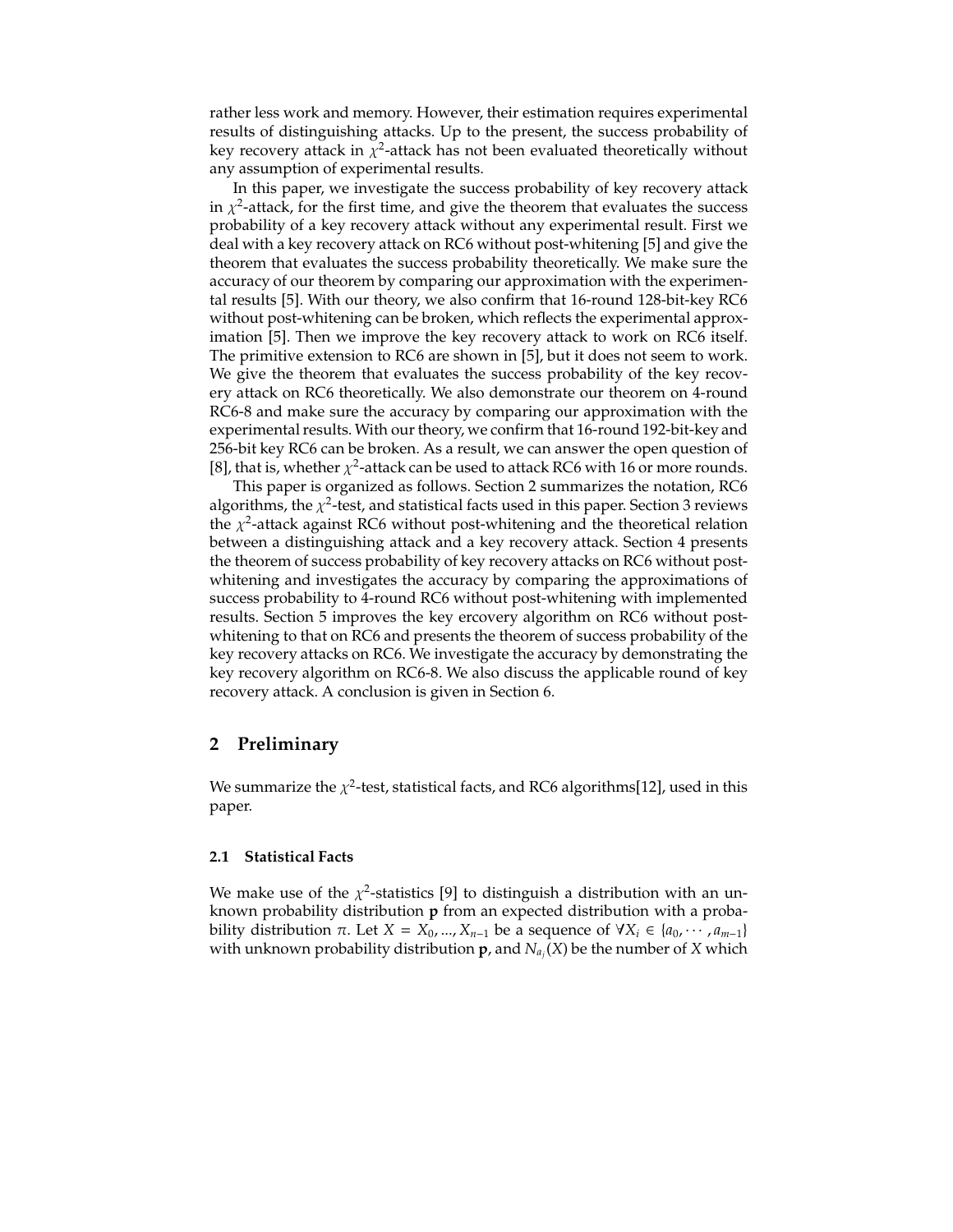takes on the value  $a_j$ . The  $\chi^2$ -statistic of *X* which estimates the distance between the observed distribution and the expected distribution  $\pi = (\pi_1, \dots, \pi_m)$ is defined:

$$
\chi^2 = \sum_{i=0}^{m-1} \frac{(N(a_i) - n\pi_i)^2}{n\pi_i}.
$$
 (1)

After computing the  $\chi^2$ -statistic of *X*, we decide which hypothesis holds.

$$
\begin{cases}\nH_0: \mathbf{p} = \pi \quad \text{(null hypothesis)} \\
H_1: \mathbf{p} \neq \pi \quad \text{(alternate hypothesis)}\n\end{cases}
$$
\n(2)

The following Theorems 1 and 2 on  $\chi^2$ -statistic are known.

**Theorem 1 ([17]).** *When*  $H_0$  *is true,*  $\chi^2$  *statistic given by equation* (1) *follows*  $\chi^2$ *distribution whose freedom is m* − 1 *approximately. In addition, the expected mean or variance is calculated by*  $E_{H_0}(\chi^2) = m - 1$  *or*  $V_{H_0}(\chi^2) = 2(m - 1)$ *, respectively.* 

**Theorem 2** ([17]). When  $H_1$  is true,  $\chi^2$  statistic given by equation (1) follows non*central*  $\chi^2$  *distribution whose freedom is m* − 1 *approximately. In addition, the mean or variance is computed by*  $E_{H_1}(\chi^2) = m - 1 + n\theta$  *or*  $V_{H_1}(\chi^2) = 2(m - 1) + 4n\theta$ ,  $r$ espectively, where  $n\theta$  so called noncentral parameter is  $n\theta = n \sum_{i=0}^{m-1} \frac{(\pi_i - P(a_i))^2}{\pi_i}$ , where *P*(*ai*) *is the probability of occurence of ai.*

In our case of which distinguishes a non-uniformly random distribution from uniformly random distribution [7–9], the probability  $\pi$  is equal to  $\frac{1}{m}$  and, thus, equation (1) is simply described as follows.

$$
\chi^2 = \frac{m}{n} \sum_{i=0}^{m-1} \left( n_i - \frac{n}{m} \right)^2.
$$
 (3)

Table 2 presents threshold for a 63 degrees of freedom. For example, (level,  $\chi_{63}^2$ ) = (0.95, 82.53) in Table 2 means that the value of the  $\chi^2$ -statistic exceeds 82.53 in the probability of 5% if the observation *X* is uniform.

**Table 2.**  $\chi^2$ -distributions with a 63 degree of freedom

| Level 0.50 0.60 0.70 0.80 0.90 0.95 0.99                |  |  |  |  |
|---------------------------------------------------------|--|--|--|--|
| $\chi_{63}^2$ 62.33 65.20 68.37 72.20 77.75 82.53 92.01 |  |  |  |  |

Let us describe other statistical facts together with the notation.

**Theorem 3 (Central Limit Theorem [2]).** *Choose a random sample from a population which mean or variance is* µ *or* σ<sup>2</sup>*, respectively. If the sample size n is large, then*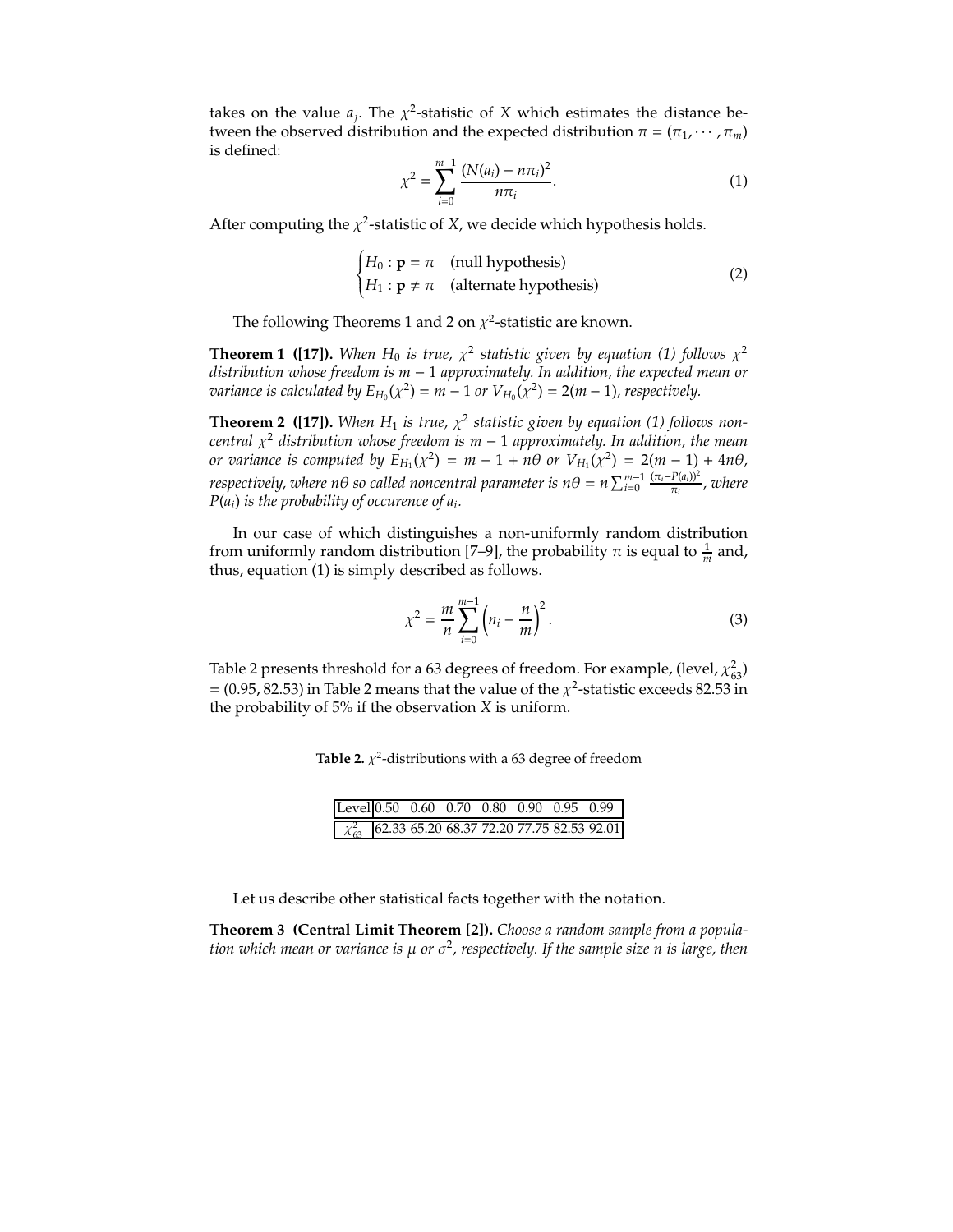*the sampling distribution of the mean is closely approximated by the normal distribution, regardless of the population, where the mean or variance is given by*  $\mu$  *or*  $\sigma^2/n$ *, respectively.*

We also follow commonly used notation: the probability density and the cumulative distribution functions of the standard normal distribution are denoted by  $\phi(x)$  and  $\Phi(x)$ ; the probability of distribution *X* in the range *X*  $\leq$  *I* is denoted by  $Pr(X \leq I)$ ; and N is used for the normal distributions. The probability density function of the normal distribution with the mean  $\mu$  and the variance  $\sigma^2$ ,  $N(\mu, \sigma^2)$ , is given by the following equation,

$$
\phi_{(\mu,\sigma^2)}(x) = \frac{1}{\sqrt{2\pi\sigma^2}} exp \left[ -\frac{(x-\mu)^2}{2\sigma^2} \right].
$$

#### **2.2 Block cipher RC6**

Before showing the encryption algorithm of RC6, we give some notation.

{0, 1} *<sup>k</sup>* : *k*-bit data

 $\text{lsb}_n(X)$ : least significant *n*-bit of *X*;

 $msb<sub>n</sub>(X)$ : most significant *n*-bit of *X*;

- ⊕ : bit-wise exclusive OR;
- *a* ≪ *b* : cyclic rotation of *a* to the left by *b*-bit;
	- $S_i$ : *i*-th subkey ( $S_{2i}$  and  $S_{2i+1}$  are subkeys of the *i*-th round);
	- *r* : number of rounds;
- $(A_i, B_i, C_i, D_i)$ : input of the *i*-th round ;

 $(A_0, B_0, C_0, D_0)$ : plaintext;

 $(A_{r+2}, B_{r+2}, C_{r+2}, D_{r+2})$ : ciphertext after *r*-round encryption;

 $f(x) : x \times (2x + 1);$ 

*F*(*x*) : *f*(*x*) (mod  $2^{32}$ ) ≪ 5;

*x*||*y* : concatenated value of *x* and *y*.

The detailed algorithm of RC6 is given:

#### **Algorithm 1 (RC6 Encryption Algorithm)**

- 1.  $A_1 = A_0$ ;  $B_1 = B_0 + S_0$ ;  $C_1 = C_0$ ;  $D_1 = D_0 + S_1$ ;
- 2. for  $i = 1$  to  $r$  do:  $t = F(B_i)$ ;  $u = F(D_i)$ ;  $A_{i+1} = B_i$ ;
	- $B_{i+1} = ((C_i \oplus u) \ll t) + S_{2i+1}; C_{i+1} = D_i; D_{i+1} = ((A_i \oplus t) \ll u) + S_{2i};$
- 3.  $A_{r+2} = A_{r+1} + S_{2r+2}$ ;  $B_{r+2} = B_{r+1}$ ;  $C_{r+2} = C_{r+1} + S_{2r+3}$ ;  $D_{r+2} = D_{r+1}$ .

Parts 1 and 3 of Algorithm 1 are called pre-whitening and post-whitening, respectively. A version of RC6 is specified as RC6-*w*/*r*/*b*. In this paper, we simply write RC6 if we deal with RC6-32. We also call the version of RC6 without post-whitening to, simply, RC6P.

#### **2.3 A Transition Matrix**

A transition matrix describes input-output transition, which was introduced in [14] and applied to RC6-8 and RC6-32 in [16]. In [16], the transition matrix can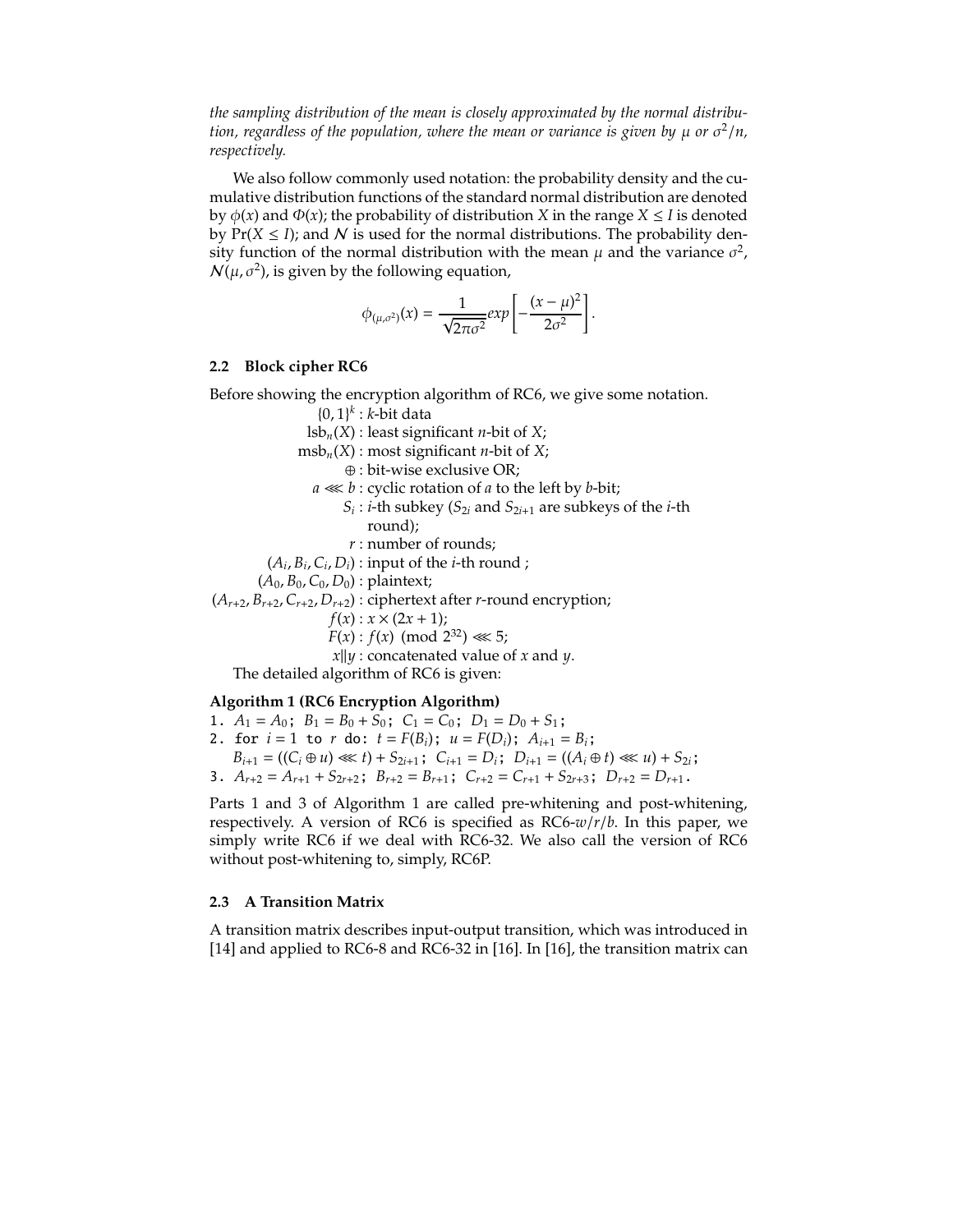compute the expected  $\chi^2$ -values on  $\text{lsb}_5(A_{r+2})$ ||lsb<sub>5</sub>( $C_{r+2}$ ) when plaintexts with  $\text{lsb}_5(A_0) = \text{lsb}_5(C_0) = 0$  are chosen, which is denoted by TM in this paper. So TM also gives the probability of occurence of  $lsb<sub>5</sub>(A<sub>r+2</sub>)||lsb<sub>5</sub>(C<sub>r+2</sub>)$ . We apply TM to compute the expected  $\chi^2$ -values and the variance on  $\text{lsb}_3(A_{r+2})$ || $\text{lsb}_3(C_{r+2})$  when plaintexts with a fixed value of  $lsb_5(B_0) = lsb_5(D_0)$  are chosen.

## **3** χ**<sup>2</sup> Attack on RC6P**

In this section, we review  $\chi^2$ -attack on RC6P [5] and the success probability [10], which is computed by using the result of distinguishing attack.

Intuitively, the key recovery algorithm fixes some bits out of  $\frac{|B_n(B_0)||\text{lsb}_n(D_0)}{|\text{lsb}_n(D_0)|}$ checks the  $\chi^2$ -value of  $lsb_3(A_r)||lsb_3(C_r)$  and recovers  $lsb_2(S_{2r})||lsb_2(S_{2r+1})$  of *r*round RC6P. Let us set:

 $(\psi_b, \psi_d) = (\text{lsb}_3(B_{r+1}), \text{lsb}_3(D_{r+1})), (\chi_c, \chi_d) = (\text{lsb}_5(F(A_{r+1})), \text{lsb}_5(F(C_{r+1}))),$  $(s_a, s_c) = (lsb_2(S_{2r}), lsb_2(S_{2r+1}))$  and  $s = s_a||s_c$ , where  $x_a$  (resp.  $x_c$ ) is the rotation amounts on  $A_r$  (resp.  $C_r$ ) in the *r*-th round.

#### **Algorithm 2 ([5])**

- 1. Choose a plaintext  $(A_0, B_0, C_0, D_0)$  with  $(1sb_5(B_0), 1sb_5(D_0)) = (0, 0)$ and encrypt it.
- 2. For each  $(s_a, s_c)$ , decrypt  $y_d||y_b$  with a key  $0||s_a, 0||s_c$  by 1 round to  $|z_a||z_c$ , which are denoted by a 6-bit integer  $z = z_a||z_c$ .
- 3. For each *s*, *xa*, *xc*, and *z*, update each array by incrementing count[ $s$ ][ $x_a$ ][ $x_c$ ][ $z$ ].
- 4. For each *s*,  $x_a$ , and  $x_c$ , compute  $\chi^2[s][x_a][x_c]$ .
- 5. Compute the average  $ave[s]$  of  $\{\chi^2[s][x_a][x_c]\}_{x_a,x_c}$  for each *s* and output *s* with the highest  $ave[s]$  as  $1sb_2(S_{2r})||1sb_2(S_{2r+1})$ .

We may note that Algorithm 2 can be easily generalized to recover an *e*-bit key for an even e. In such a case, *z* is an  $(e + 2)$ -bit number, on which  $\chi^2$ -value is computed. The success probability of Algorithm 2 is derived theoretically from Theorem 4, where the success probability means the probability of recovering a correct key in Algorithm 2.

**Theorem 4** ([5]). Let  $n \ge 10$  and  $r \ge 4$ . The success probability Ps of Algorithm 2 on *r-round RC6P with*  $2^n$  *plaintexts can be evaluated by using the distribution of*  $\chi^2$ *-values in the distinguishing attack as follows,*

$$
Ps = \int_{-\infty}^{\infty} f_{c[r,n]}(x) \cdot \left( \int_{-\infty}^{x} f_{w[r,n]}(u) du \right)^{2^{e}-1} dx,
$$
 (4)

*where*  $f_{c[r,n]}(x)$  *or*  $f_{w[r,n]}$  *is a probability density function of distribution of*  $\chi^2$ -values on *a correct or wrong key in Algorithm 2, given by*

$$
f_{c[r,n]}(x) = \phi_{(\mu_{d[r-1,n-10]},\sigma^2_{d[r-1,n-10]}/2^{10})}(x)
$$
\n(5)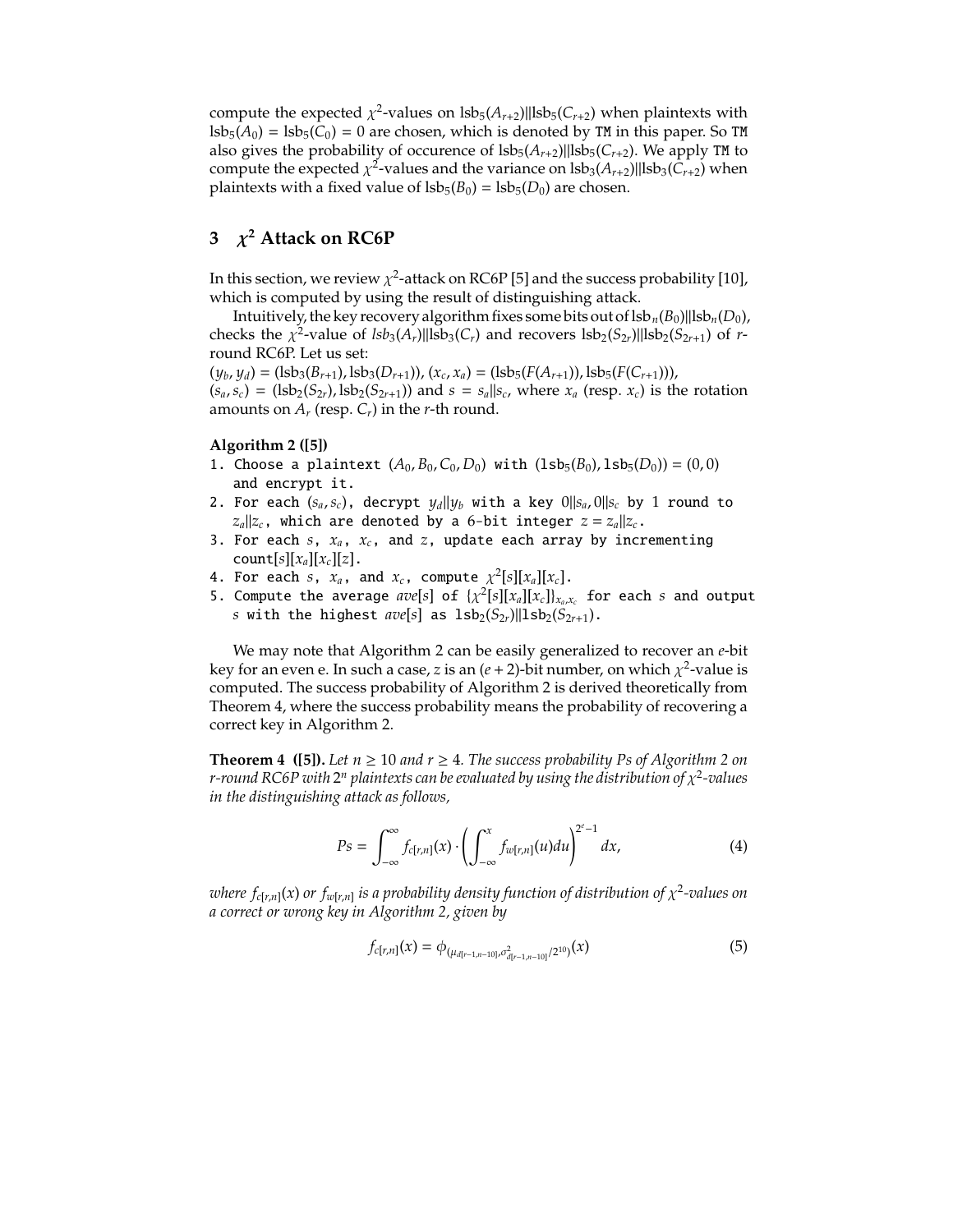$$
f_{w[r,n]}(x) = \phi_{(\mu_{d[r+1,n-10]},\sigma^2_{d[r+1,n-10]}/2^{10})}(x),
$$
\n(6)

 $\alpha$  *respectively, and*  $\mu_{d[r,n]}(\sigma^2_{d[r,n]})$  *is mean (variance) of distribution of*  $\chi^2$ *-values on*  $lsb_3(A_{r+1})$ || $lsb_3(C_{r+1})$  *of r-round RC6P with*  $lsb_5(B_0)$ *||* $lsb_5(D_0) = 0$  *by using*  $2^n$  *plaintexts.*

## **4 Success Probability of** χ**<sup>2</sup> Attack on RC6P**

This section gives the theorem to compute the success probability of Algorithm 2 without any assumption of distinguishing attack.

#### **4.1 Theoretical Mean and Variance of**  $\chi^2$ **-values**

To compute the success probability of Algorithm 2 without any experimental results of distinguishing attack, we have to compute the mean and variance,  $\mu_{d[r,n]}$  and  $\sigma^2_{d[r,n]}$ , theoretically, that is, we have to compute  $\theta_r$ . In our case,  $\theta_r$  is given as

$$
\theta_r = 2^6 \sum \left( P(\text{lsb}_3(A_{r+1})||\text{lsb}_3(C_{r+1})) - \frac{n}{2^6} \right)^2, \tag{7}
$$

where the summation is over  $lsb_3(A_{r+1})||lsb_3(C_{r+1}) ∈ {0, 1}^6$  and  $P(lsb_3(A_{r+1})||$ lsb<sub>3</sub>( $C_{r+1}$ )) is the probability of occurrence of lsb<sub>3</sub>( $A_{r+1}$ )||lsb<sub>3</sub>( $C_{r+1}$ ). Thus,  $\theta_r$  can be given by computing  $P(1s^2(A_{r+1})||1s^2(C_{r+1}))$  and derived theoretically by TM in Section 2, which follows the discussion below.

Algorithm 2 is based on such a distinguishing attack that chooses  $lsb_5(B_0)$  =  $\text{lsb}_5(D_0) = 0$  and computes the  $\chi^2$ -value on  $\text{lsb}_3(A_{r+1})$ || $\text{lsb}_3(C_{r+1})$  which are outputs of *r*-round RC6P. Therefore we can apply TM to our distinguishing attack by assuming that  $(A_1, B_1, C_1, D_1)$  is a plaintext since  $A_1 = B_0, C_1 = D_0$ , and both  $B_1$  and  $D_1$  are random number. On the other hand, we compute the  $\chi^2$ -value on (*e* + 2)-bit lsb*e*/2<sup>+</sup>1(*Ar*+1)||lsb*e*/2<sup>+</sup>1(*Cr*+1) in *e*-bit-key-recovery Algorithm 2, whose probability of occurrence is derived by using TM from the following Lemma 1.

**Lemma 1.** *The probability of occurrence of*  $lsb_{e/2+1}(A_{r+1})||lsb_{e/2+1}(C_{r+1})$ *, denoted by*  $P(lsb_{e/2+1}(A_{r+1})||lsb_{e/2+1}(C_{r+1}))$ *, is computed from the probability of occurrence of*  $lsb_5(A_{r+1})$ || $lsb_5(C_{r+1})$  *as follows* 

$$
P(lsb_{e/2+1}(A_{r+1})||lsb_{e/2+1}(C_{r+1})) = \sum_{i=0}^{2^{\beta}-1} \sum_{j=0}^{2^{\beta}-1} P(i||lsb_{e/2+1}(A_{r+1})||j||lsb_{e/2+1}(C_{r+1})),
$$

*where*  $\beta = 5 - (e/2 + 1)$  *and e is an even integer from* 2 to 10.

*Proof.* Lemma 1 holds because

$$
lsb5(Ar+1)||lsb5(Cr+1)
$$
  
= msb <sub>$\beta$</sub> (lsb<sub>5</sub>(A<sub>r+1</sub>))||lsb<sub>e/2+1</sub>(A<sub>r+1</sub>)||msb <sub>$\beta$</sub> (lsb<sub>5</sub>(C<sub>r+1</sub>))||lsb<sub>e/2+1</sub>(C<sub>r+1</sub>).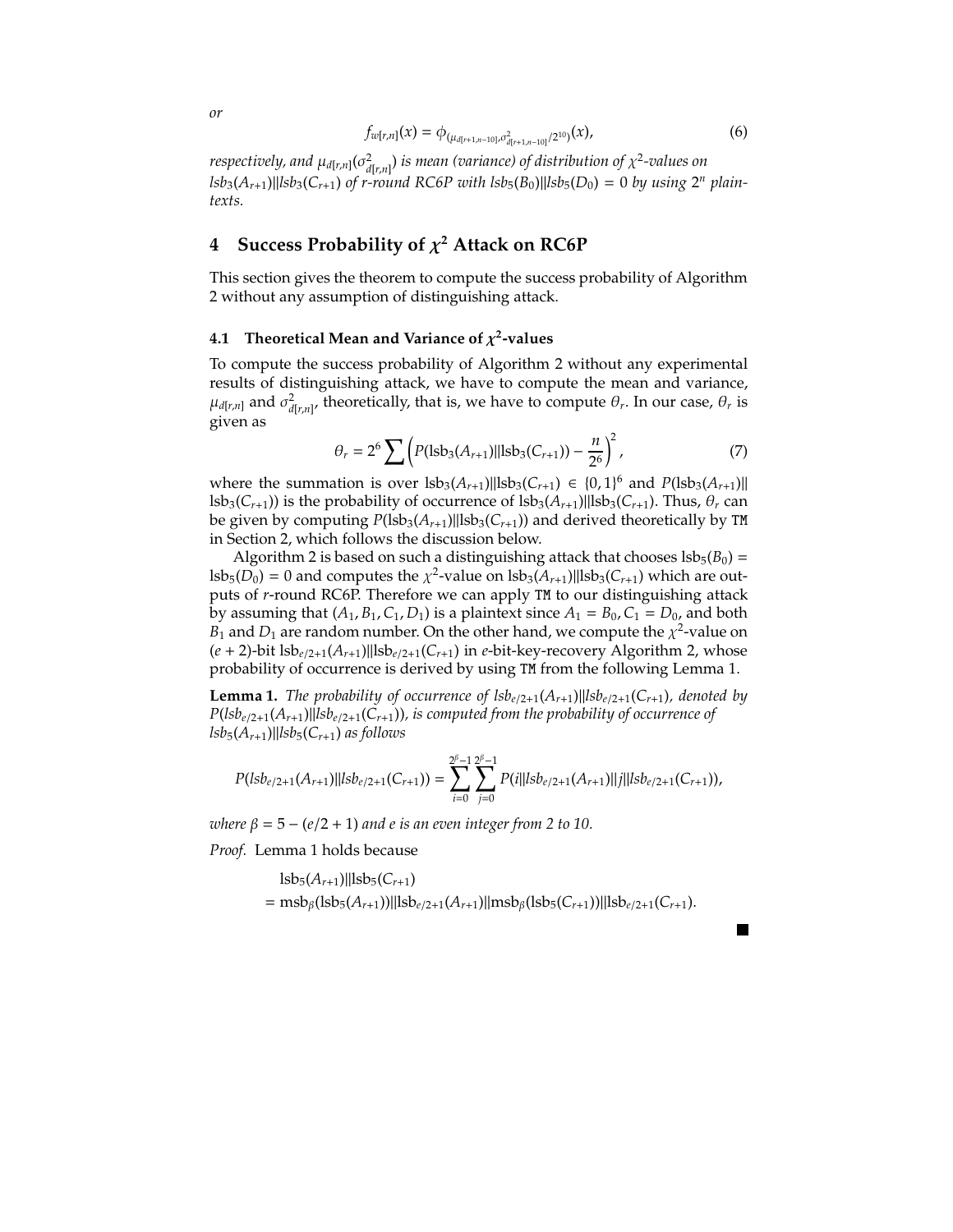|          | 3 rounds |              |  |                                                         |          |       | 5 rounds                    |              |              |
|----------|----------|--------------|--|---------------------------------------------------------|----------|-------|-----------------------------|--------------|--------------|
| #texts   |          | Theoretical  |  | $\parallel$ Experimental $\parallel$ #texts $\parallel$ |          |       | Theoretical                 | $\mathbf{H}$ | Experimental |
|          |          |              |  | mean variance   mean variance                           |          |       | mean variance mean variance |              |              |
| 28       | 63.20    | 126.82 63.18 |  | 126.50                                                  | $2^{24}$ | 63.20 | 126.80 63.30                |              | 125.72       |
| $2^9$    | 63.41    | 127.64 63.27 |  | 126.78                                                  | $2^{25}$ | 63.40 | 127.60 63.43                |              | 128.48       |
| $2^{10}$ | 63.82    | 129.29 63.79 |  | 125.02                                                  | $2^{26}$ | 63.80 | 129.19 63.72                |              | 128.94       |
| $2^{11}$ | 64.64    | 132.57 64.33 |  | 130.48                                                  | $2^{27}$ | 64.60 | 132.34 64.50                |              | 132.11       |
| $2^{12}$ | 66.29    | 139.14 65.92 |  | 139.85                                                  | $2^{28}$ | 66.19 | 138.78 66.16                |              | 141.22       |

**Table 3.**  $\chi^2$ -values of 3- or 5-round RC6P

We show theoretical and experimental results of mean and variance of  $\chi^2$ values of 3- or 5-round RC6P in Tables 3, respectively. Experiments are done by using  $100$  keys  $\times$   $100$  kinds texts. We see that both mean and variance of  $\chi^2$ -value can be computed theoretically.

#### **4.2 Success Probability of Algorithm 2 on RC6P**

By using the theoretical mean and variance in Section 4.1, the success probability of Algorithm 2 is proved as follows.

**Theorem 5.** *The success probability of e-bit-key-recovery Algorithm 2 of r-round RC6P is given as follows,*

$$
P_{S_{rcbp,e}}(n) = \int_{-\infty}^{\infty} \phi_{((k-1)+m\theta_{r-1},(2(k-1)+4m\theta_{r-1})/2^{10})}(x) \cdot \left(\int_{-\infty}^{x} \phi_{((k-1)+m\theta_{r+1},(2(k-1)+4m\theta_{r+1})/2^{10})}(u) du\right)^{2^{e}-1} dx,
$$
\n(8)

*where*  $2^n$  *is the number of texts;*  $m = 2^{n-10}$ *;*  $k = 2^{e+2}$ *;*  $m\theta_r$  *is r-round non-central parameter; and e is an even integer from 2 to 10.*

*Proof. Ps* in Theorem 4 is derived by mean  $\mu_{d[r,n]}$  and variance  $\sigma^2_{d[r,n]}$  of distribution of  $\chi^2$ -values, which are computed by non-central parameter from Theorem 2. On the other hand,  $\theta_r$  is computed by using Lemma 1. Thus we get  $Ps_{rc6p,e}(n)$ .  $\blacksquare$ 

Table 4 shows the success probability of Algorithm 2. According to Table 4, the theoretical estimation gives the upper bound of results. It seems rather rough upper bound. We will discuss the reason in Section 5.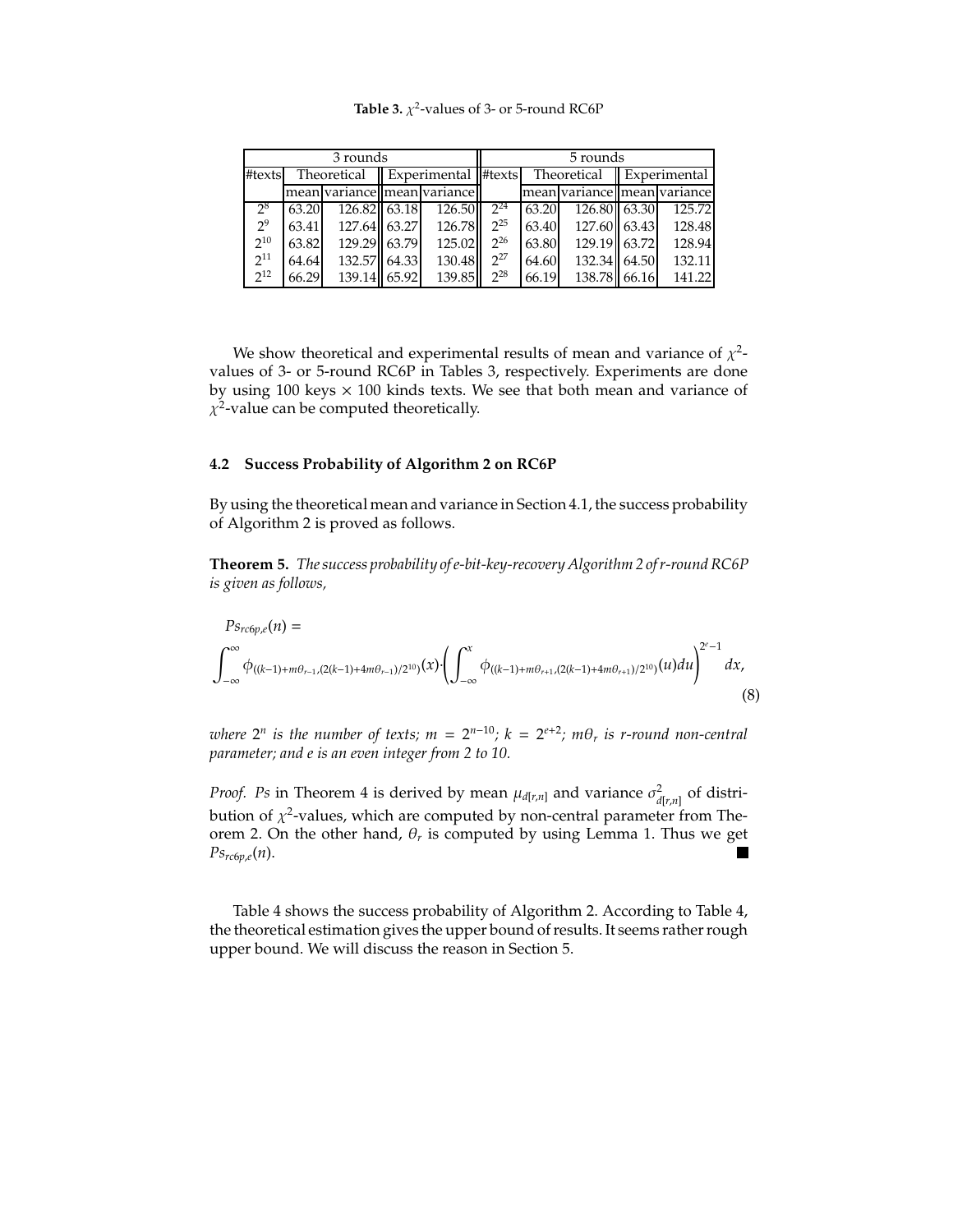**Table 4.** Theoretical and experimental success probabilities of 4-round RC6P (*e* = 4).

| $\#$ texts                            |  |  | $2^{18}$ $2^{19}$ $2^{20}$ $2^{21}$ $2^{22}$ |
|---------------------------------------|--|--|----------------------------------------------|
| Theoretical 0.16 0.31 0.70 0.99 1.00  |  |  |                                              |
| Experimental 0.10 0.17 0.34 0.75 1.00 |  |  |                                              |

#### **4.3 Applicable Round of RC6P**

By computing  $\theta_r$  of each round  $r$ , we derive the number of texts to recover a correct key by Algorithm 2. We approximate Equation (8) to reduce the computation amount to get (8) for an even large *e*.

**Theorem 6.** *The sufficient condition for*  $Ps_{rc6p,e}(n) \geq 0.95$  *is given as* 

$$
\widetilde{P}_{Srcbp,e}(n) \ge 1 - \frac{1}{20(2^e - 1)},\tag{9}
$$

*where*

 $\overline{\phantom{0}}$ 

$$
P_{S_{rc}\phi_{p,e}}(n) = \int_{-\infty}^{\infty} \phi_{(k-1+m\theta_{r-1},(2(k-1)+4m\theta_{r-1})/2^{10})}(x) \cdot \int_{-\infty}^{x} \phi_{(k-1+m\theta_{r+1},(2(k-1)+4m\theta_{r+1})/2^{10})}(u) du dx;
$$

*m* = 2*n*−<sup>10</sup>*; k* = 2*e*+<sup>2</sup>*; m*θ*<sup>r</sup> is r-round non-central parameter; and e is an even integer from 2 to 10.*

*Proof.* We show that *n* satisfied with Equation (9) is sufficient for  $Ps_{rcbp,e}(n) \ge$ 0.95. First of all, we consider the following equation

$$
F(e) = \left(1 - \frac{1}{20(2^e - 1)}\right)^{2^e - 1}.
$$

When  $e \ge 1$ ,  $F(e)$  is a monotonically increasing function, satisfies  $F(e) \ge 0.95$  and

$$
\lim_{e \to \infty} \left( 1 - \frac{1}{20(2^e - 1)} \right)^{2^e - 1} \approx 0.951.
$$

On the other hand, Equation (8) becomes

$$
P_{S_{rcbp,e}}(n) =
$$
\n
$$
\int_{-\infty}^{\infty} \phi_{(k-1+m\theta_{r-1},(2(k-1)+4m\theta_{r-1})/2^{10})}(x) \cdot \left(\int_{-\infty}^{x} \phi_{(k-1+m\theta_{r+1},(2(k-1)+4m\theta_{r+1})/2^{10})}(u) du\right)^{2^{e}-1} dx
$$
\n
$$
\geq \left(\int_{-\infty}^{\infty} \phi_{(k-1+m\theta_{r-1},(2(k-1)+4m\theta_{r-1})/2^{10})}(x) \cdot \int_{-\infty}^{x} \phi_{(k-1+m\theta_{r+1},(2(k-1)+4m\theta_{r+1})/2^{10})}(u) du dx\right)^{2^{e}-1}
$$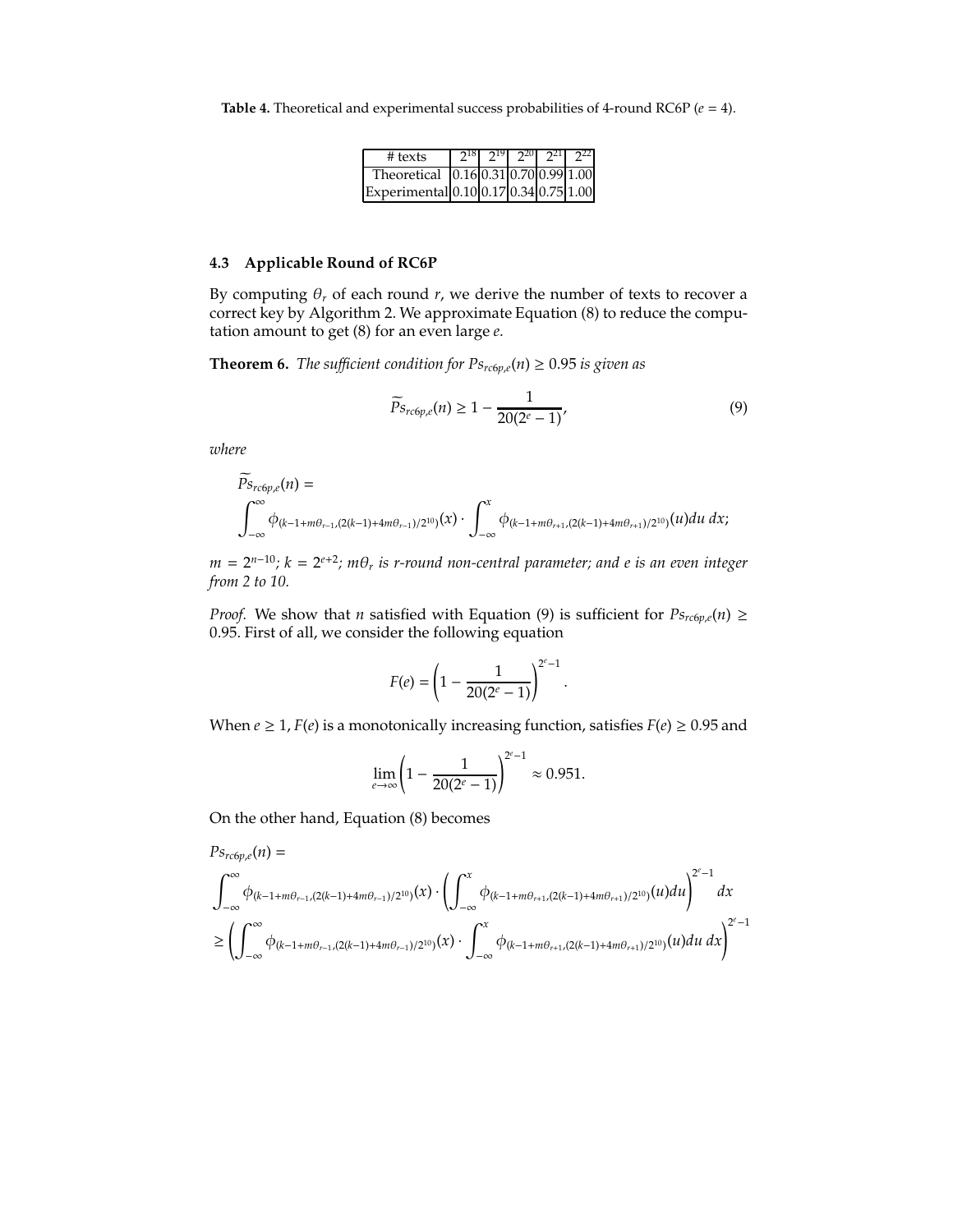Thus, if  $m = 2^{n-10}$  satisfies

$$
\left(\int_{-\infty}^{\infty} \phi_{(k-1+m\theta_{r-1},(2(k-1)+4m\theta_{r-1})/2^{10})}(x) \cdot \int_{-\infty}^{x} \phi_{(k-1+m\theta_{r+1},(2(k-1)+4m\theta_{r+1})/2^{10})}(u) du dx\right)^{2^{e}-1}
$$
  
\n
$$
\geq F(e),
$$

then  $Ps_{rc6p,e}(n) \ge 0.95$ . Therefore, if *n* satisfies

$$
\overline{P}_{S_{rcbp,e}}(n) = \int_{-\infty}^{\infty} \phi_{(k-1+m\theta_{r-1},(2(k-1)+4m\theta_{r-1})/2^{10})}(x) \cdot \int_{-\infty}^{x} \phi_{(k-1+m\theta_{r+1},(2(k-1)+4m\theta_{r+1})/2^{10})}(u) du dx
$$
\n
$$
\geq 1 - \frac{1}{20(2^e - 1)},
$$

then  $Ps_{rc6p,e}(n) \geq 0.95$ .

 $\blacksquare$ 

|    |                     | Theoretical (Th.6) Estimated (Th.4) |             |              |
|----|---------------------|-------------------------------------|-------------|--------------|
|    | round # texts       | Work ‡                              | # texts     | Work ‡       |
|    | $2^{20.69}$         | $2^{24.69}$                         | $+221.60$   | $+225.60$    |
| 6  | 236.73              | 239.67                              | 237.64      | $2^{41.64}$  |
| 8  | 252.76              | 256.76                              | 253.68      | 257.68       |
| 10 | 268.79              | 272.79                              | $2^{69.72}$ | 273.72       |
| 12 | $2^{84.81}$         | 288.81                              | $2^{85.76}$ | 289.76       |
| 14 | 2 <sup>100.82</sup> | 2 <sup>104.82</sup>                 | 2101.80     | 2105.80      |
| 16 | $2^{116.83}$        | 2119.77                             | 2117.84     | 2121.84      |
| 18 | 2132.85             | 2136.85                             | 2133.88     | $2^{137.88}$ |
|    |                     |                                     |             |              |

**Table 5.** Theoretical and estimated #texts for  $Ps_{rc6p,4}(n) \ge 0.95$  or  $Ps \ge 0.95$ .

† : experimental result [5]

‡ : the number of incrementing *cnt*.

Here we set  $e = 4$ . Table 5 shows theoretical and experimental number of texts necessary for  $Ps_{rcbp,e}(n) \geq 0.95$  in each *r* round. From Table 5, Algorithm 2 is faster than exhaustive search for 128-bit-key RC6P with up to 16 rounds. It corresponds with the previous experimental result [5]. Our theorem estimates the number of texts necessary for recovering *r*-round RC6P with the success probability of more than 95% to

$$
log_2(\text{#texts}) = 8.01r - 11.63. \tag{10}
$$

On the other hand, it is estimated in [5] heuristically as

$$
log_2(\text{#texts}) = 8.02r - 10.48. \tag{11}
$$

We see that both estimations are pretty close each other.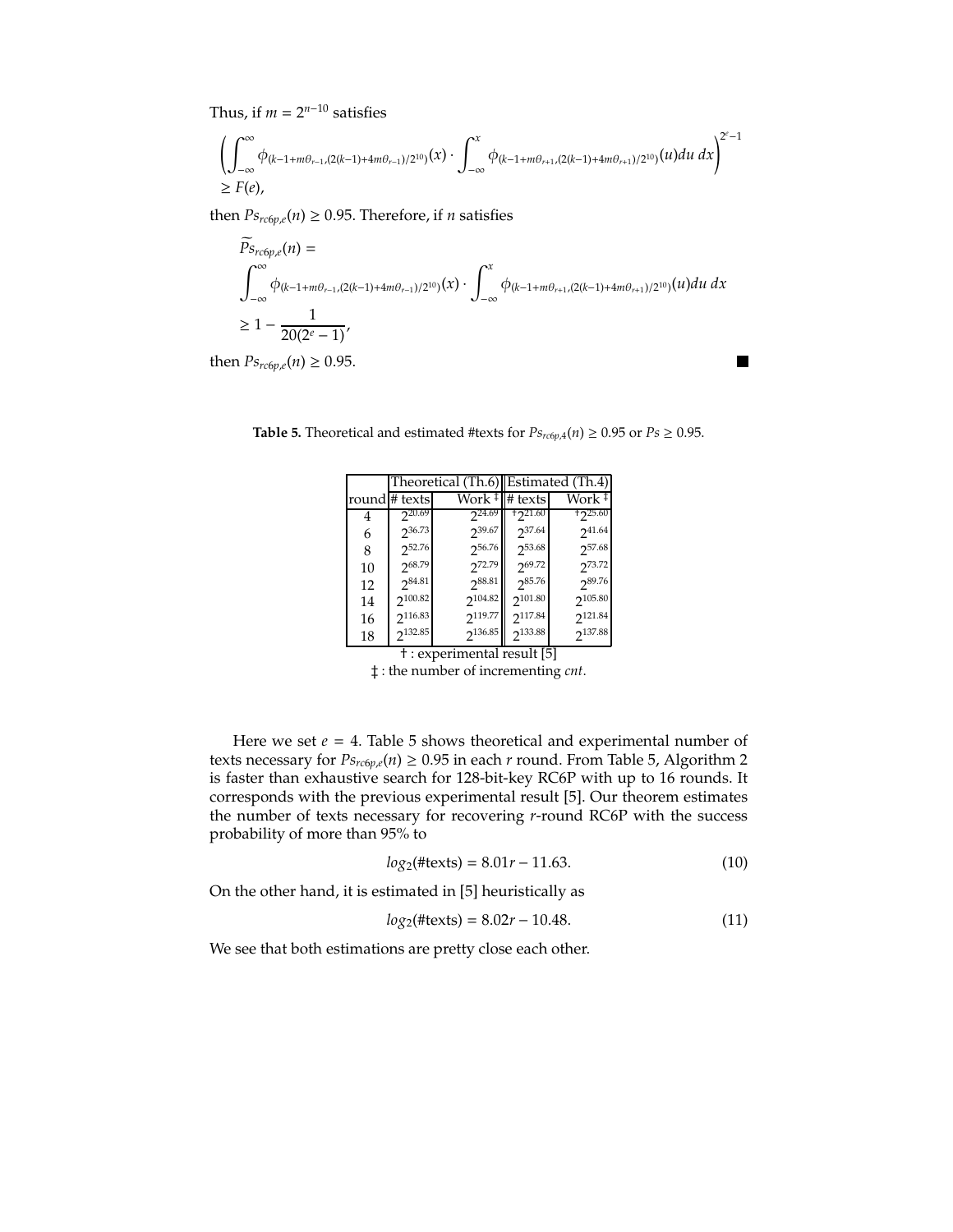|          |       | # texts Theoretical Experimental |
|----------|-------|----------------------------------|
|          | 0.742 | 0.228                            |
| $2^{13}$ | 1.000 | 0.481                            |
| $2^{14}$ | 1.000 | 0.888                            |
| $2^{15}$ | 1.000 | 1.000                            |

**Table 6.** Theoretical and experimental success probability of 4-round RC6P-8 by using Algorithm 2.

#### **4.4 Success Probability of Algorithm 2 on RC6P-8**

We also demonstrate our theorem on 4-round RC6P-8 whose word size is 8-bit. Table 6 shows the theoretical and experimental results of Algorithm 2 on RC6P-8. In the same way as 4-round RC6P, we see that theoretical estimation gives the upper bound of experimental results.

## **5** χ**<sup>2</sup> Attack against RC6**

This section improves Algorithm 2 to a key recovery attack against RC6, Algorithm 3, and then gives the theorem that computes the success probability. We also implement Algorithm 3 on 4-round RC6-8 and demonstrate the accuracy of the theorem. Furthermore we also discuss the difference between Theorem 5 and 7 in view of accuracy.

### **5.1 Key Recovery Algorithm and Theoretical Success Probability**

The primitive extension of Algorithm 2 to a key recovery attack on RC6 is to decrypt  $y_a||y_a$  for each key candidate of  $s, S_{2r+2}$  and  $S_{2r+3}$ , which is shown in [5]. Apparently it is rather straightforward since it means that it decrypts each ciphertext by each 2<sup>68</sup> key. So we improve Algorithm 2 such that it does not have to decrypt each ciphertext. Before showing the algorithm, let us use the following notation:

 $\mathcal{U} = \{u \in \{0, 1\}^{32} | \text{msb}_5(u \times (2u + 1)) = 0\}, (u_a, u_c) \in \mathcal{U} \times \mathcal{U}, t_a = A_{r+2} - u_a, t_c = 0\}$  $C_{r+2} - u_a$  $v =$  lsb<sub>5</sub>(*B*<sub>0</sub>)||lsb<sub>5</sub>*D*<sub>0</sub>, *z* = lsb<sub>3</sub>(*B*<sub>*r*+2</sub>)||lsb<sub>3</sub>(*D*<sub>*r*+2</sub>).

## **Algorithm 3**

- 1. Choose a plaintext  $(A_0, B_0, C_0, D_0)$  and encrypt it to  $(A_{r+2}, B_{r+2},$  $C_{r+2}$ ,  $D_{r+2}$ ).
- 3. For each  $(u_a, u_c)$ , compute both  $t_a$  and  $t_c$  and update each array by incrementing count $[t_a][t_c][v][z]$ .
- 4. For each  $t_a$ ,  $t_c$  and  $\overline{v}$ , compute the  $\chi^2$ -value  $\chi^2[t_a][t_c][v]$ .
- 5. Compute the average  $ave[t_a][t_c]$  of  $\{\chi^2[t_a][t_c][v]\}_v$  for each  $t_a, t_c$  and output  $t_a$ ,  $t_c$  with the highest  $ave[t_a][t_c]$  as  $S_{2r+2}, S_{2r+3}$ .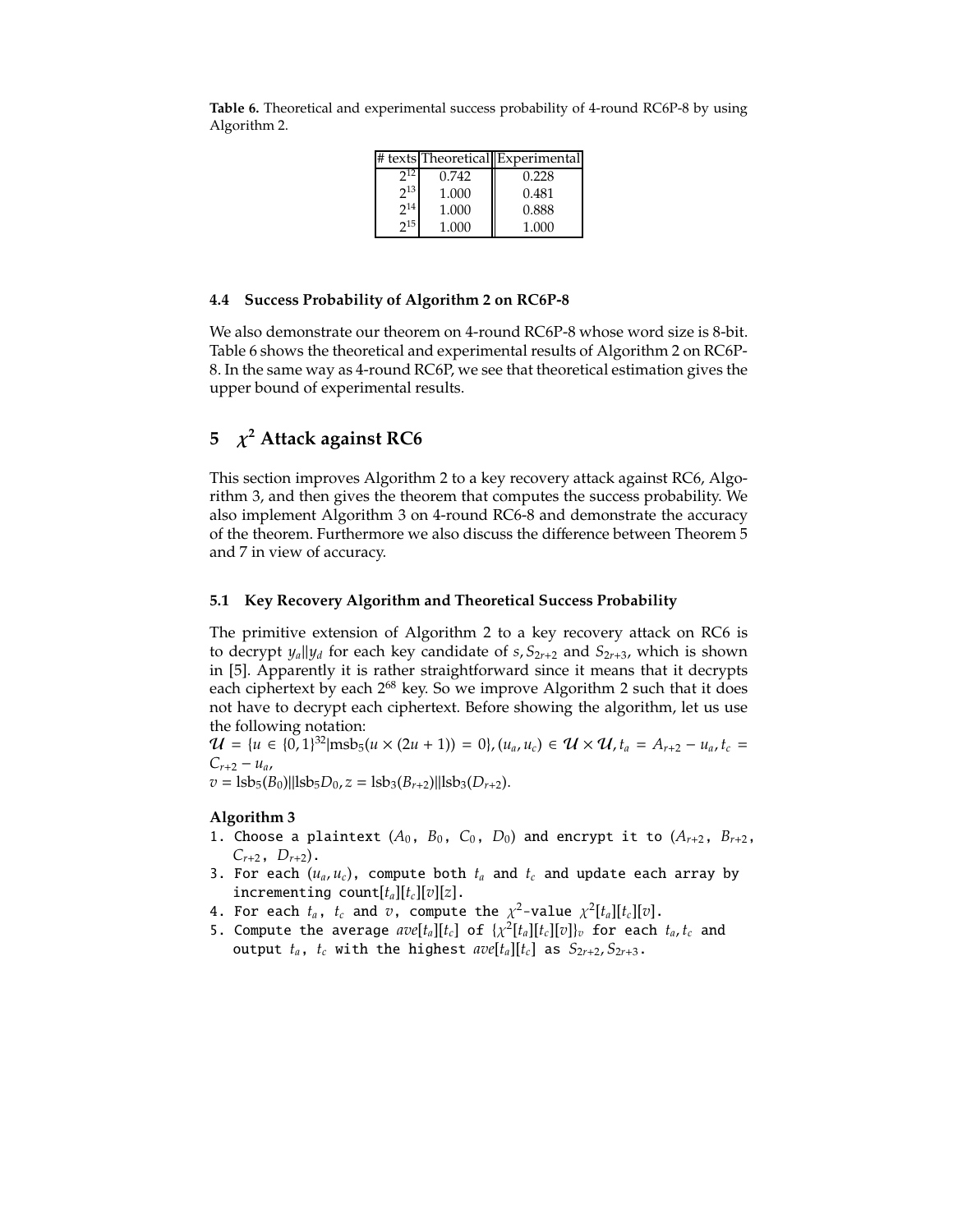Algorithm 3 computes the  $\chi^2$ -value on 6-bit *z*, which follows the idea of Algorithm 2. Compared with [8], in which the  $\chi^2$ -value is computed on 10-bit data, Algorithm 3 seems to recover a correct key efficiently.

We may note that Algorithm 3 calculates the  $\chi^2$ -value on  $z = \text{lsb}_3(B_{r+2})$ ||  $\text{lsb}_3(D_{r+2})$  by using such plaintexts that make the final-round-notation 0 for each key candidate. For a correct key, this is exactly equivalent to compute the  $\chi^2$ -value on lsb<sub>3</sub>( $A_r$ )||lsb<sub>3</sub>( $C_r$ ), which is output of (*r* − 1)-round RC6P because the addition keeps the  $\chi^2$ -value. Thus, we succeed to skip the post-whitening and get that the probability density function of distribution of  $\chi^2$ -value with a correct key in r-round RC6 is equal to  $f_{c[r,n]}$  defined in Theorem 4. On the other hand, in the case of wrong keys, this is exactly equivalent to compute the  $\chi^2$ -value on  $\frac{lsb_3(A_{r+2})}{2}$  *lsb*<sub>3</sub>( $C_{r+2}$ ), which is output of (*r* + 1)-round RC6P. Thus, we get that the probability density function of distribution of  $\chi^2$ -value with a wrong key in *r*-round RC6 is equal to *fw*[*r*,*n*] defined in Theorem 4. From the above discussion, we've proved the following theorem.

**Theorem 7.** *The success probability of Algorithm 3 on r-round RC6 is given theoretically as*

$$
P_{s_{rc6}}(n) = \int_{-\infty}^{\infty} \phi_{(2^6 - 1 + m\theta_{r-1}, (2(2^6 - 1) + 4m\theta_{r-1})/2^{10})}(x) \cdot \left( \int_{-\infty}^{x} \phi_{(2^6 - 1 + m\theta_{r+1}, (2(2^6 - 1) + 4m\theta_{r+1})/2^{10})}(u) du \right)^{2^{64} - 1} dx,
$$
\n(12)

*where*  $2^n$  *is the number of texts, m* =  $2^{n-20}$  *and m* $\theta_r$  *is r-round non-central parameter.* 

|                                                                                  |                                                    |  |  |  |  |  |                                                                                        | 18 |  |
|----------------------------------------------------------------------------------|----------------------------------------------------|--|--|--|--|--|----------------------------------------------------------------------------------------|----|--|
| # texts $2^{31.06}$                                                              |                                                    |  |  |  |  |  | $2^{47.10}$ $2^{63.13}$ $2^{79.15}$ $2^{95.17}$ $2^{111.19}$ $2^{127.20}$ $2^{143.21}$ |    |  |
| work <sup>+</sup> 285.06 2101.10 2117.13 2133.15 2149.17 2165.19 2181.20 2197.21 |                                                    |  |  |  |  |  |                                                                                        |    |  |
|                                                                                  | <sup>†</sup> : a time to increment of <i>cnt</i> . |  |  |  |  |  |                                                                                        |    |  |

**Table 7.** #texts necessary for  $Ps_{rc6}(n) \ge 0.95$  (From Th.8)

We approximate Equation (12) to reduce the computation amount to get (12) in the same way as Theorem 5. Theorem 8 is pretty effective to compute *n* with  $Ps_{rc6}(n) \ge 0.95$  since the computation of exponentiation  $2^{64} - 1$  on an integral part in (12) is eliminated.

**Theorem 8.** *The sufficient condition for*  $Ps_{rc6}(n) \geq 0.95$  *is* 

$$
\widetilde{P}_{\text{S}_{rc6}}(n) \ge 1 - \frac{1}{20(2^{64} - 1)},
$$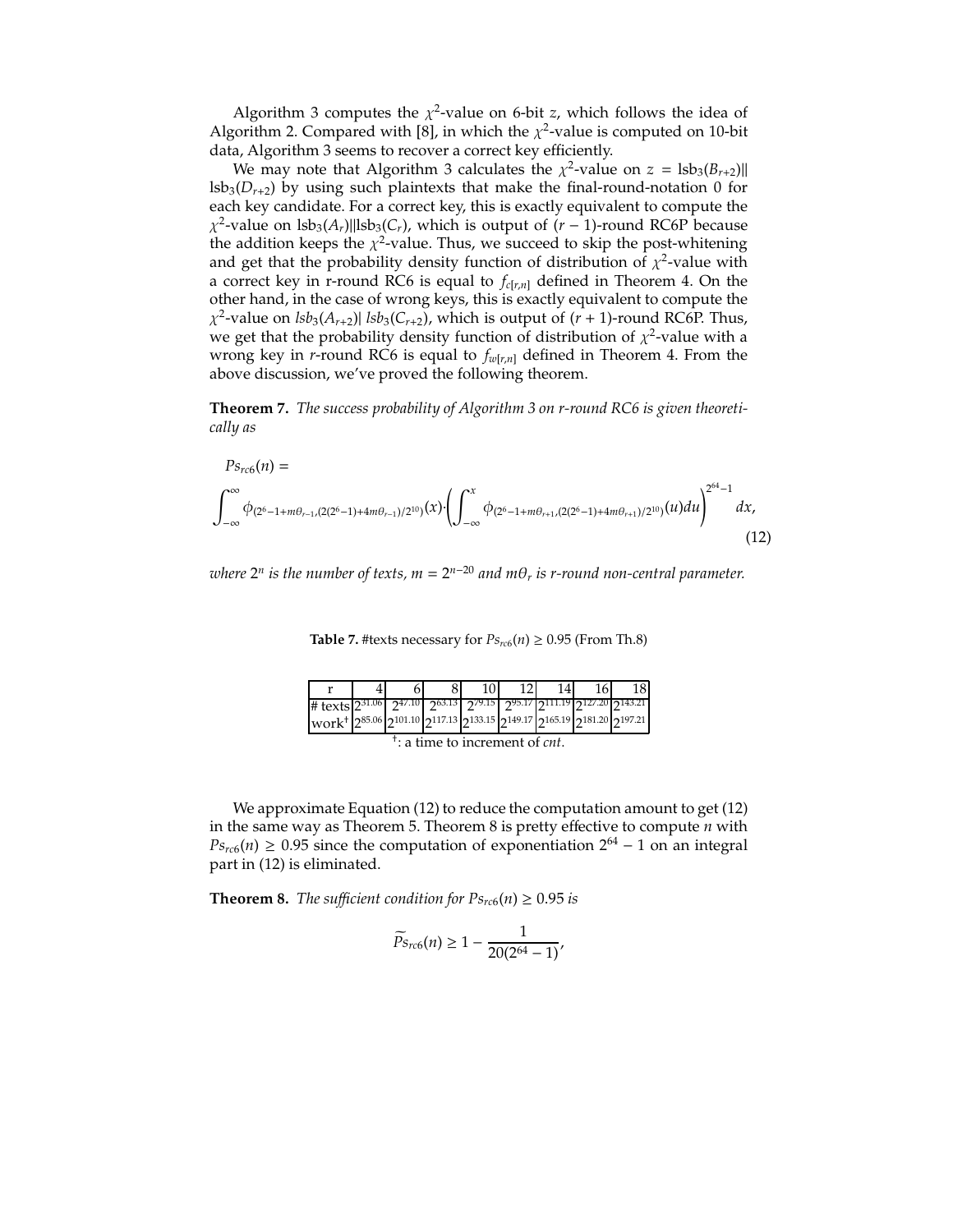**Table 8.** Theoretical and experimental success probability of 4-round RC6-8 (Alg. 3)

| # texts                          |  | $2^{17}$ $2^{18}$ $2^{19}$ $2^{20}$ |  |
|----------------------------------|--|-------------------------------------|--|
| Theoretical 0.00 0.05 0.73 1.00  |  |                                     |  |
| Experimental 0.00 0.04 0.76 1.00 |  |                                     |  |

*where*

$$
\overline{P}_{S_{rc6}}(n) = \int_{-\infty}^{\infty} \phi_{(2^6 - 1 + m\theta_{r-1}, (2(2^6 - 1) + 4m\theta_{r-1})/2^{10})}(x) \cdot \int_{-\infty}^{x} \phi_{(2^6 - 1 + m\theta_{r+1}, (2(2^6 - 1) + 4m\theta_{r+1})/2^{10})}(u) du dx,
$$

 $m = 2^{n-20}$  *and*  $m\theta_r$  *is r-round non-central parameter.* 

Table 7 shows the necessary number of texts and work which make success probability of Algorithm 3 on RC6 95% or more. The necessary number of texts is computed by Theorem 8. "Work" means the time to increment of counter *cnt*. Note that the number of available texts is bounded by  $2^{128}$  in Algorithm 3. Therefore, we see from Table 7 that Algorithm 3 is applicable to 192-bit-key and 256-bit-key RC6 with up to 16 rounds. Thus, our results can answer the open question of [8], that is whether or not the  $\chi^2$  attack works on RC6 with 16 rounds or more.

In [8], they estimated heuristically that 192-bit-key or 256-bit-key RC6 are broken up to 14 or 15 rounds by their key recovery algorithm, respectively. We've now proved theoretically that 192-bit-key and 256-bit-key RC6 can be broken in up to 16 rounds. In Algorithm 3, we recover both post-whitening keys at once. As a result, the number of work is #texts  $\times 2^{27\times2}$ , and thus it works on an 128-bit-key RC6 with up to 8 rounds. But we can reduce the amount of work by recovering either post-whitening key at once to #texts  $\times 2^{27}$ . Then it works on 128-bit-key RC6 with up to 12 rounds, which will be shown in the final paper.

#### **5.2 Success Probability of Algorithm 3 on RC6-8**

We also demonstrate Theorem 7 on 4-round RC6-8. Table 8 shows the theoretical and experimental results. We see that theoretical estimation gives a pretty good approximation compared with Table 6. Let us discussion the reason. In Algorithm 2, we assume that the  $\chi^2$ -values of wrong keys in *r*-round RC6P equals that in  $(r + 1)$ -round RC6P to estimate  $Ps_{rc6p,e}(n)$ . However, this is exactly upper bound of  $\chi^2$ -values of wrong keys. In the case of Algorithm 3, the  $\chi^2$ -values of wrong keys in *r*-round RC6 are equal to that in (*r*+1)-round RC6P. Thus, we see that theoretical estimation of Theorem 7 is much better than that of Theorem 5.